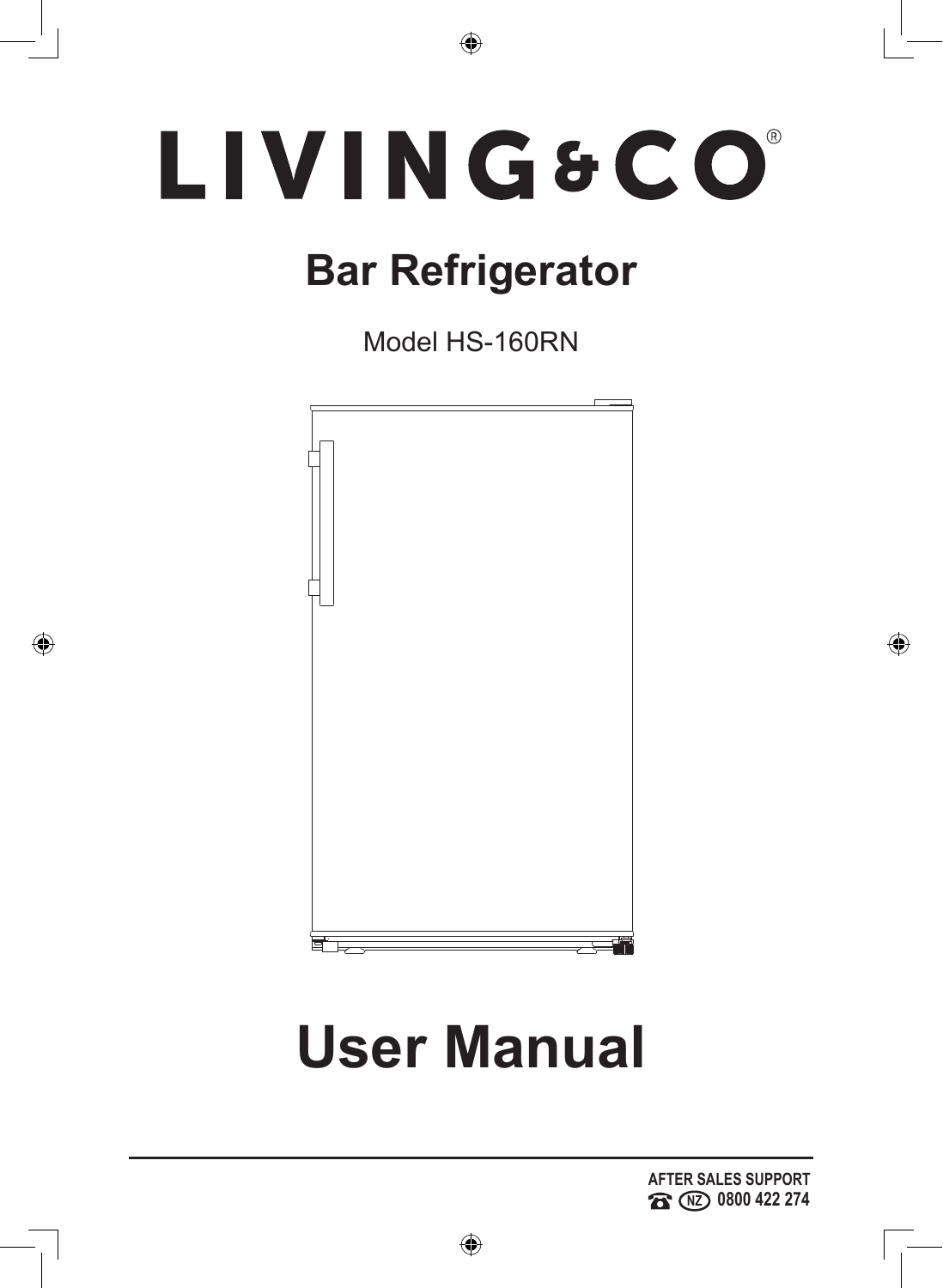# **TABLE OF CONTENTS**

 $\bigoplus$ 

| 1. Safety Instructions | P. 3  |
|------------------------|-------|
| 2. Product Overview    | P. 7  |
| 3. Getting Started     | P. 8  |
| 4. Product Use         | P. 10 |
| 5. Troubleshooting     | P. 12 |
| 6. Care and Cleaning   | P. 14 |
| 7. Technical Data      | P. 15 |
| 8. Notice              | P. 15 |

 $\bigoplus$ 

 $\bigoplus$ 

 $\bigoplus$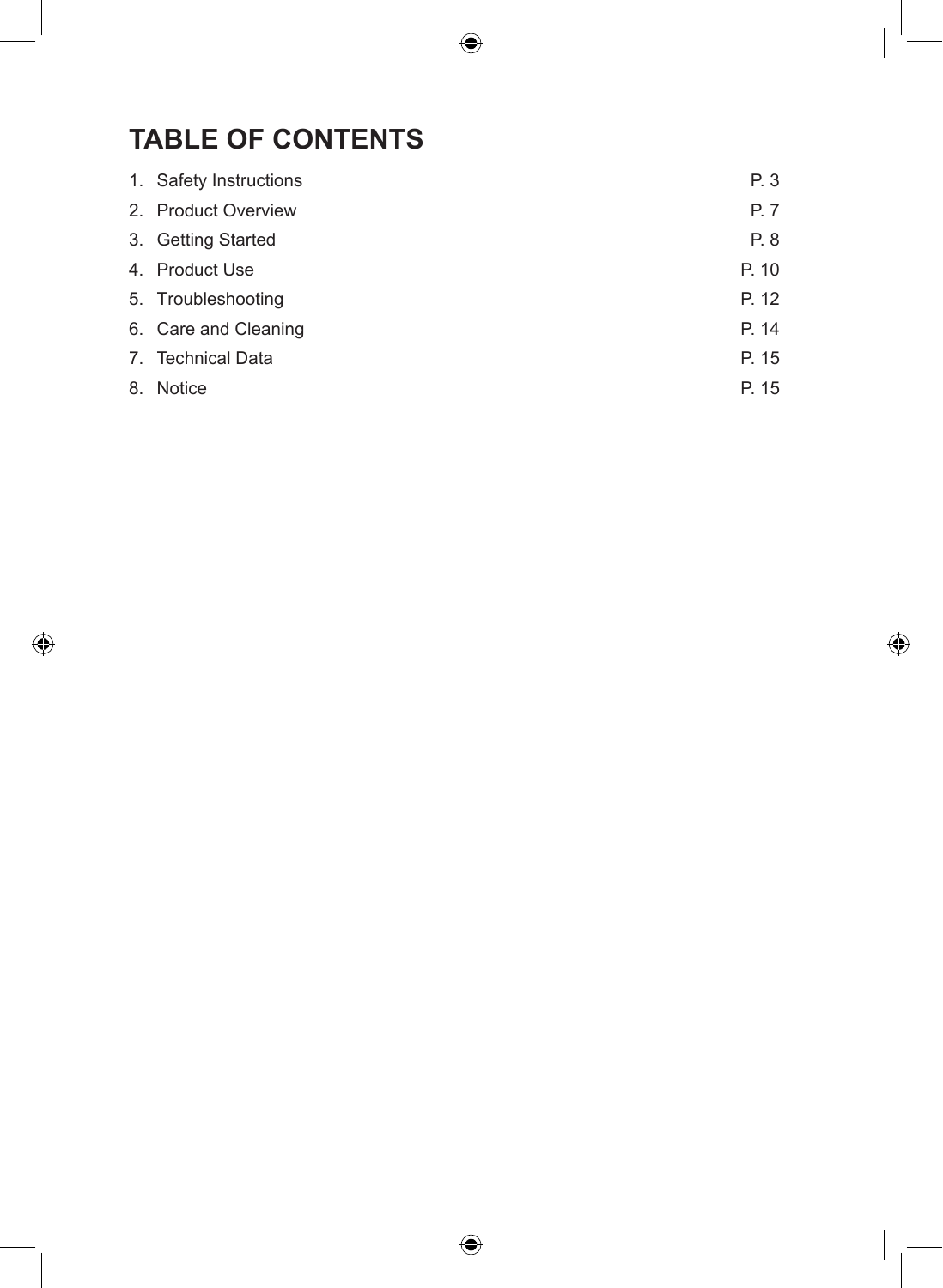# **1. Safety Instructions**

#### IMPORTANT SAFETY INSTRUCTIONS READ CAREFULLY AND KEEP FOR FUTURE REFERENCE

⊕

**Read this manual thoroughly before first use,** even if you are familiar with this type of product. The safety precautions enclosed herein reduce the risk of fire, electric shock and injury when correctly adhered to. **Keep the manual in a safe place for future reference,** along with the completed warranty card, purchase receipt and carton. If applicable, pass these instructions on to the next owner of the appliance.



⊕

Pay particular attention to messages that follow this safety alert symbol or the words **DANGER**, **WARNING** or **CAUTION**. These words are used to alert you to a potential hazard that can seriously injure you and others. The instructions will tell you how to reduce the risk of injury and let you know what can happen if the instructions are not followed.

⊕



This symbol alerts you to take care as the appliance contains flammable materials: Isobutane as refrigerant and cyclopentane as insulation blowing gas. Do not expose it to high heat, sparks and open flames.

The refrigerant isobutane (R600a) is contained within the refrigerant circuit of the appliance, a gas with a high level of environmental compatibility, which is nevertheless flammable. During transportation and installation of the appliance, ensure that none of the components of the refrigerant circuit become damaged.

#### **WARNING: Never use an appliance with a damaged refrigerant circuit!**

If the refrigerant circuit becomes damaged, avoid proximity to open fires and all types of heat and ignition sources. Thoroughly ventilate the room in which the appliance is located.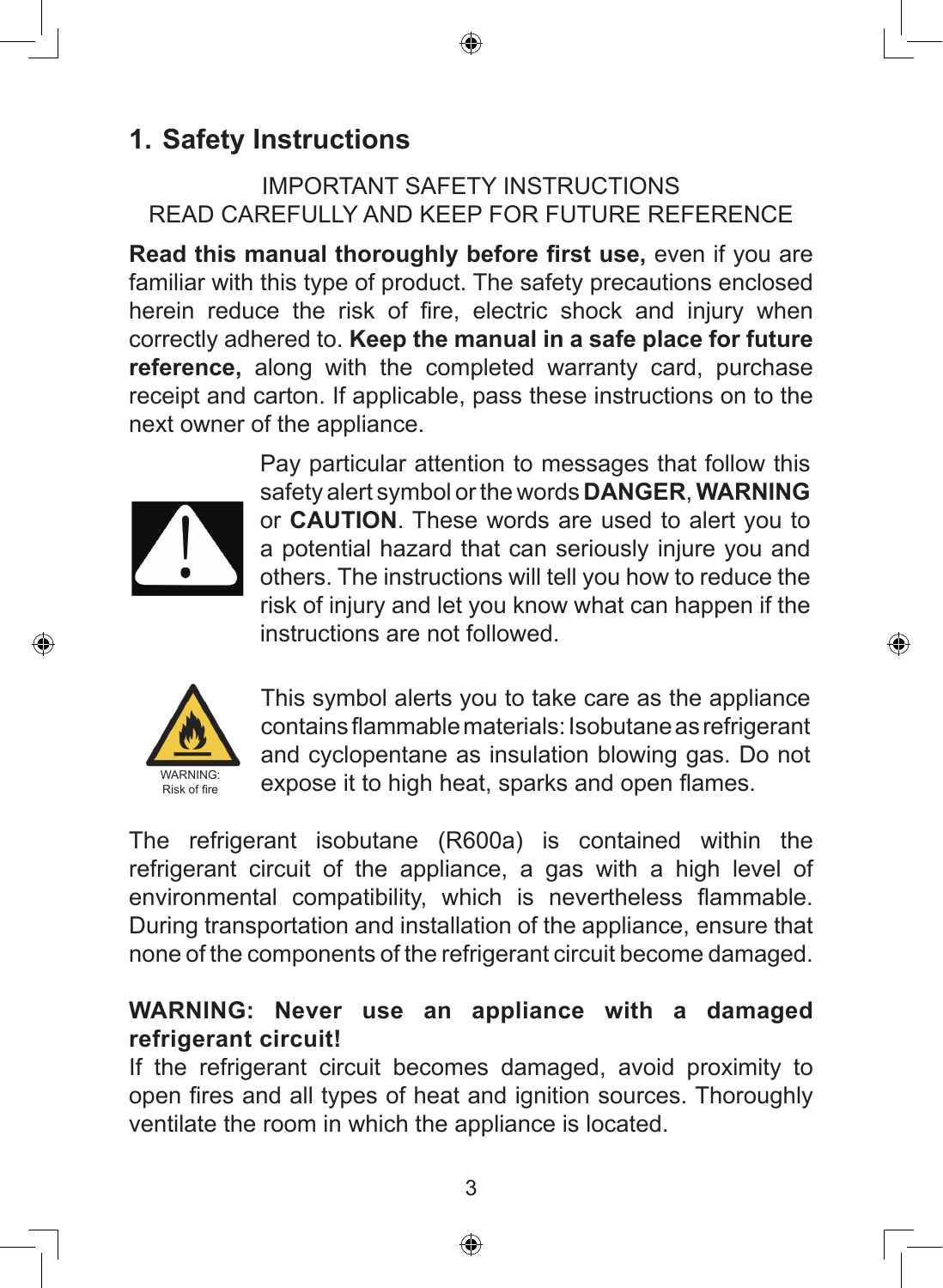It is hazardous for anyone other than an authorized service person to service this appliance.

⊕

To reduce the risk of fire, electric shock or injury, always follow basic safety precautions and accident prevention measures when using this appliance, including the following:

### **1.1 Installation**

⊕

- **• Heavy:** This appliance is heavy, take care when moving it. To avoid back or other injury, consider a two person lift or mechanical aid when installing it. Failure to do so can result in back or other injury.
- **• Damage:** When unpacking, check the appliance carefully for damage. If it is damaged, do not install the appliance. Contact our customer support centre for advice on examination or return of the damaged appliance.
- **• Protect from moisture:** Install the appliance in an indoor area protected from wind, rain, water spray or drips.
- **• Protect from heat:** Do not install it next to an oven, grill or other source of high heat, or where it will be exposed to direct sunlight for prolonged periods of time.

⊕

- **• WARNING:** Ventilation: To ensure proper ventilation, keep any ventilation openings, in the appliance enclosure or in the built-in structure, clear of obstructions. Ensure adequate air circulation around the appliance to prevent overheating.
- **• Level:** Install the appliance level in order to ensure proper operation.

## **1.2 Electrical Safety**

- **• Voltage:** Plug the appliance in a 220-240V, 50Hz, properly earthed power outlet, which must be in good working order. Make sure your outlet voltage and circuit frequency correspond to the voltage stated on the appliance rating label.
- **• Power connection:** Do not use an adaptor; do not use an extension cord. Plug the power plug directly into a power point that cannot easily be turned off accidentally, and that is easily accessible so you can switch it off when required.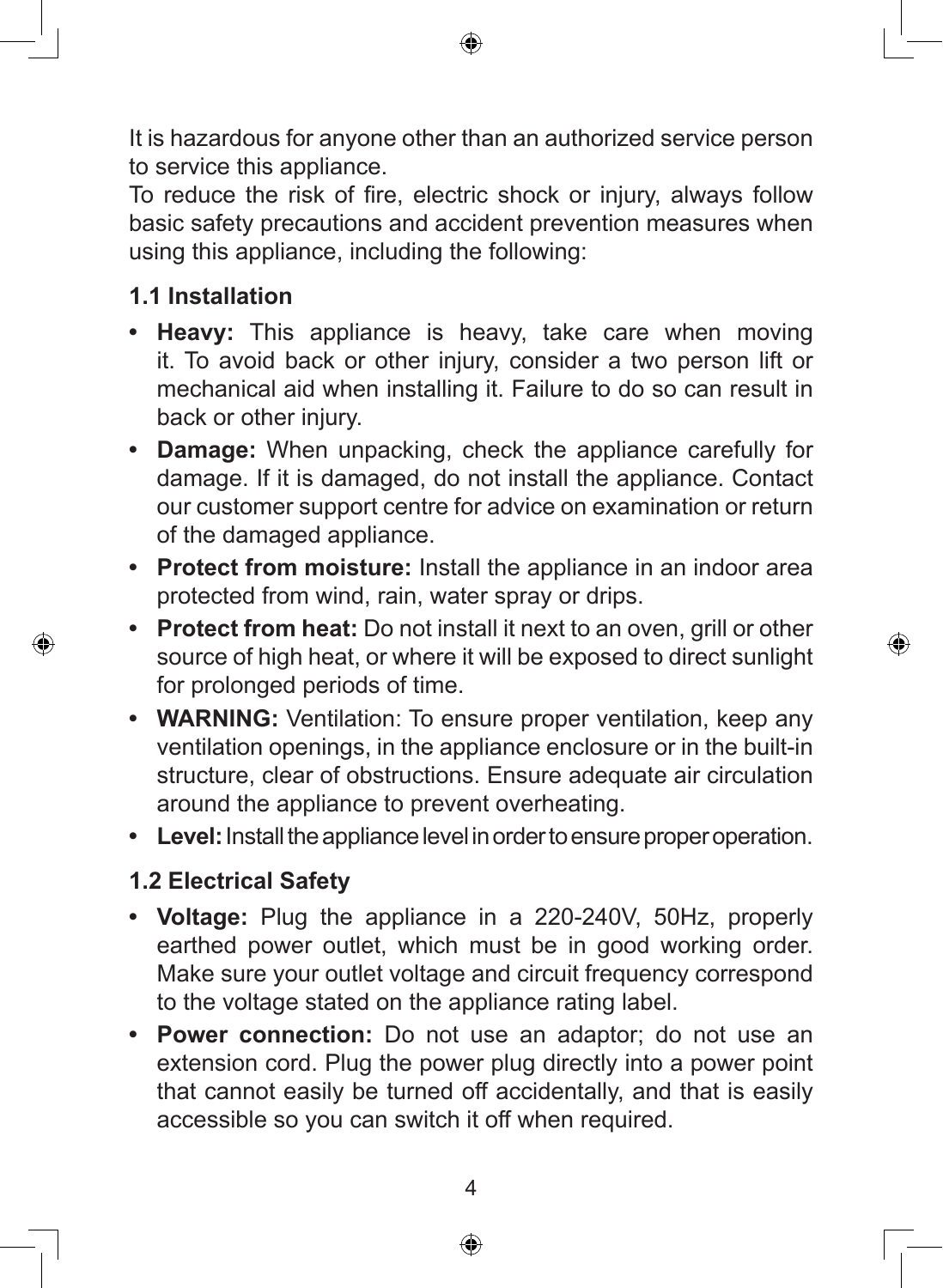**• Power cord:** Do not kink or damage the power supply cord. Do not leave it exposed or dangling. Secure it behind the appliance so no one steps on or places anything on the power supply cord or against it. A squashed or damaged power plug may overheat and cause a fire.

↔

- **• Damaged cord:** Do not use a cord that shows cracks or abrasion damage along its length or at either end. Any damage to the cord may cause a short circuit, fire and/or electric shock. If the power cord is damaged, it must be replaced by the manufacturer or its service agent. Contact the customer sales support line for advice.
- **• Disconnection:** Never unplug the unit by pulling the cord. Always grip the plug firmly and pull straight out from the power point.
- **• Electrical work:** If the installation of this appliance requires any electrical work, make sure it is carried out by a qualified electrician.

#### **1.3 Usage Conditions and Restrictions**

⊕

**• Indoor domestic use only:** This appliance is intended for indoor domestic use only, which includes use in households, staff kitchen areas in shops, offices, in farm houses and in other working environments, use by clients in hotels, motels, bed and breakfast establishments, other residential type environments and in catering and similar non-retail applications. It is not suitable for industrial or commercial use.

◈

- **• Intended purpose:** Do not use this appliance for anything other than its intended purpose, and only use it as described in this manual. Do not attempt to alter or modify this appliance in any way.
- **• Usage restrictions:** The appliance can be used by children aged from 8 years and above, and persons with reduced physical, sensory or mental capabilities, or lack of experience and knowledge, if they have been given supervision or instruction concerning use of the appliance in a safe way and understand the hazards involved.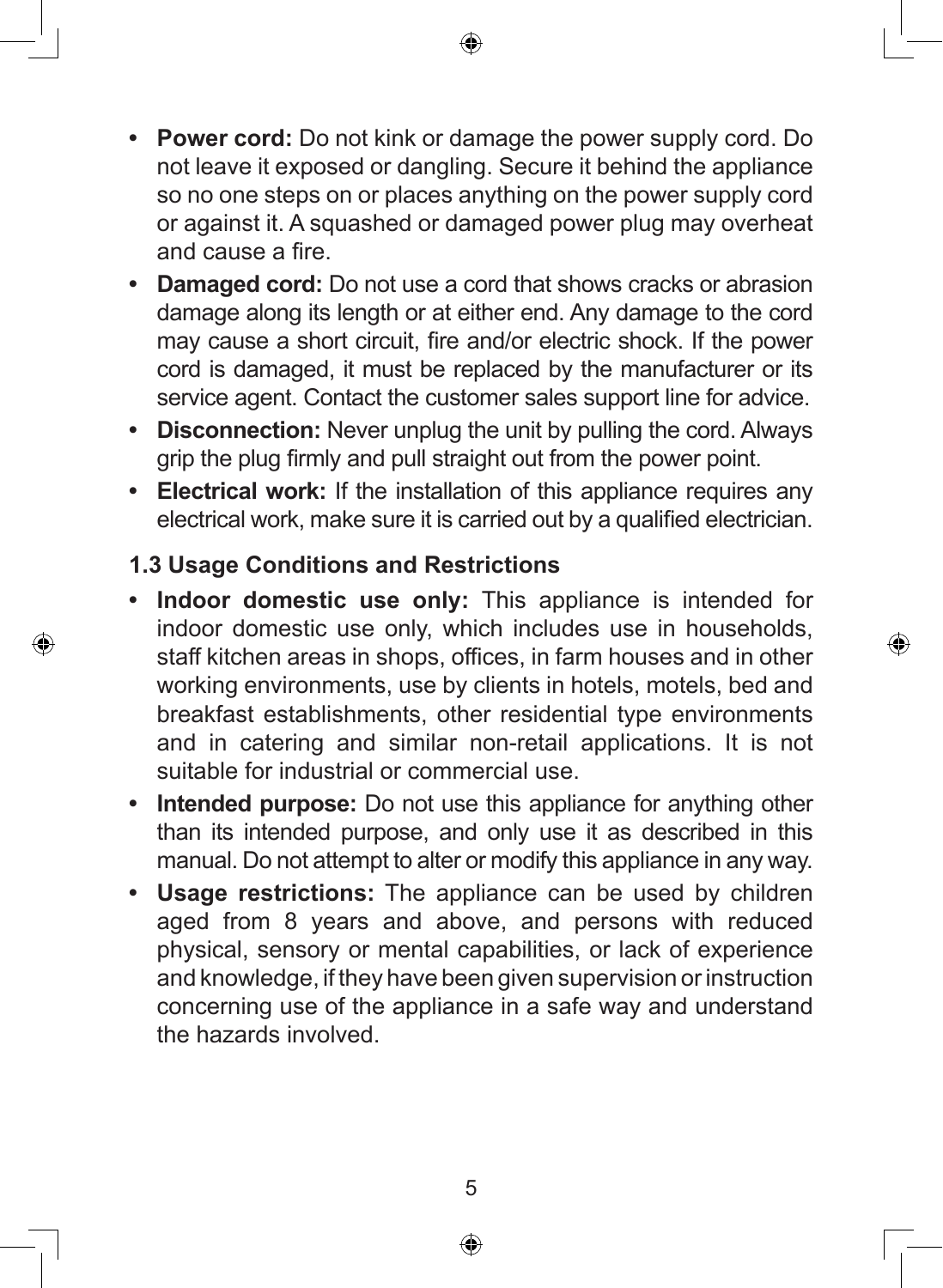**• Children:** Supervise children to ensure they do not play with the appliance. Never allow children to operate, play with or crawl inside the appliance. Cleaning and user maintenance shall not be made by children unless they are aged from 8 years and above and supervised.

↔

**• WARNING!** Do not use any **electrical appliances** (such as ice cream makers) inside refrigeration appliances, unless they are approved for this purpose by the manufacturer.

## **1.4 Cleaning and Maintenance**

⊕

- **• Disconnect:** Unplug the appliance before cleaning or servicing. Failure to do so can result in electric shock, injury or death. Do not connect or disconnect the plug when your hands are wet.
- **• Flames:** Do not let open flames or ignition sources enter the appliance.
- **• Flammable/explosive substances:** Never clean this appliance with flammable fluids. Do not store or use volatile, flammable or explosive propellants or liquids in or close to this or any other appliance. The fumes can create a fire hazard or explosion.

⊕

- **• Solvents:** Do not use solvent-based cleaning agents or abrasives on the interior as these may damage or discolor the surfaces of the appliances.
- **• WARNING!** Do not use **mechanical devices** or other means to accelerate the defrosting process. Never use a sharp or metal instrument to remove frost or clean the appliance. Use a plastic scraper, if necessary.
- **• Service:** Do not attempt to repair, modify or replace any part of the appliance unless specifically recommended in this manual. Refer all other servicing to a qualified technician, or contact the after sales support line for advice on examination or repair of the appliance.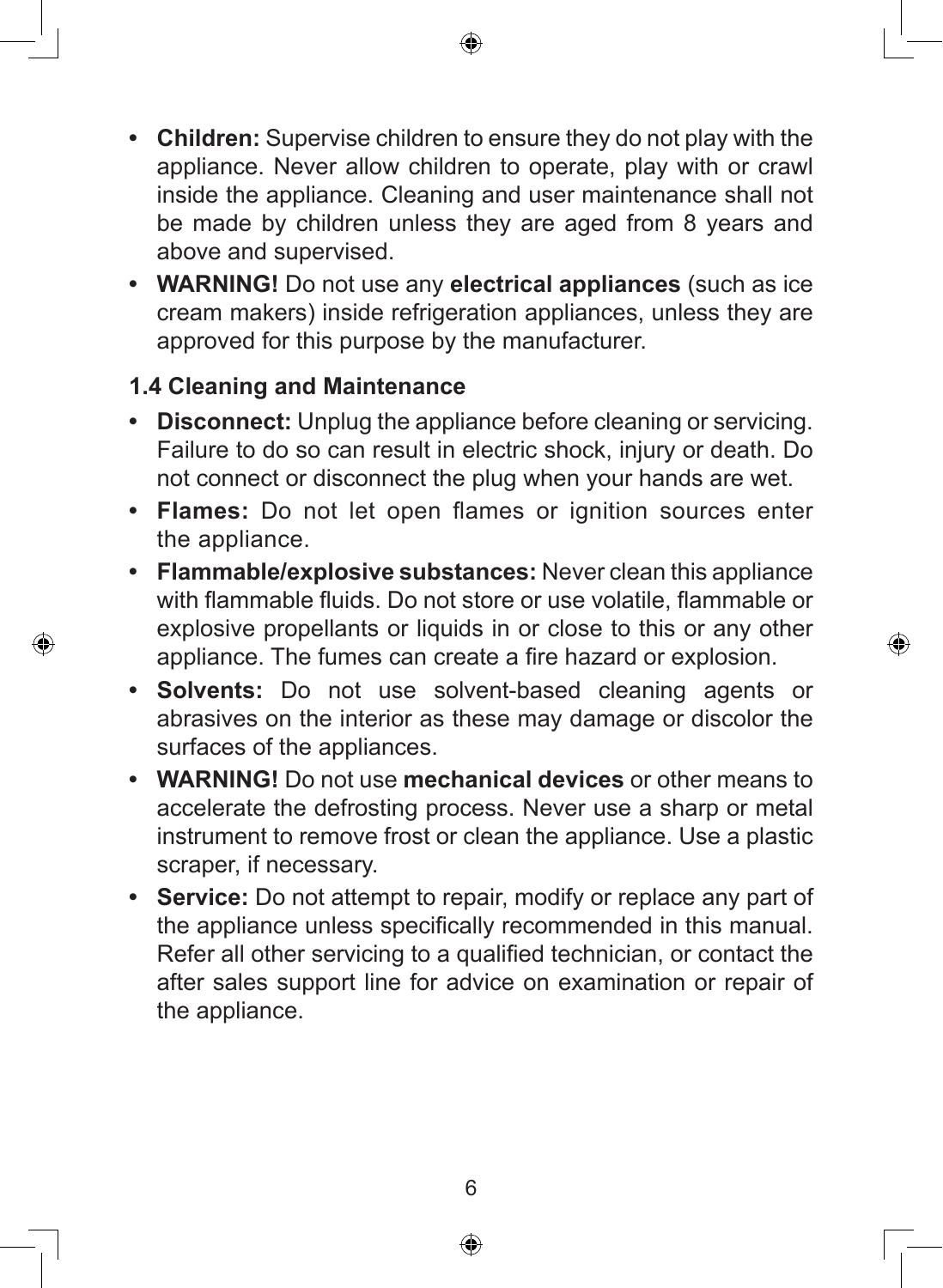

# **2. Product Overview**



#### **Temperature Control Dial**



◈

**"OFF"** will switch the cooling circuit off.

\*The temperature of the fridge is adjusted through the thermostat knob (temperature-control assembly) referenced above. The numbers "1, 2, 3, 4, 5, 6" indicate the different levels of cooling and do not specifically relate to a preset temperature. Operating temperatures will vary depending on ambient temperature/ frequency of the door being opened. However, as a general guide, Position 1 will provide a temperature of approximately 11°C, position 3.5 is approximately 6°C and position 6 is approximately 2°C.

- The first time you turn the unit on, set the temperature control to the highest position (6). Then, after 24 hours, adjust the temperature control to the setting that suits your needs, position 4 or 5 should be appropriate for normal use.
- To turn the fridge off, turn the temperature control to the OFF position, then unplug the unit from power supply.
- **NOTES:** The unit may not work at the set temperature on particularly hot days, or if the lid is opened too frequently.
	- To ensure efficient operation, do not open the door unnecessarily or for prolonged periods of time.
	- If the unit is unplugged, turned off or has lost power, you must wait 10 minutes before restarting the unit. If you attempt to restart before this time delay, the unit will not start.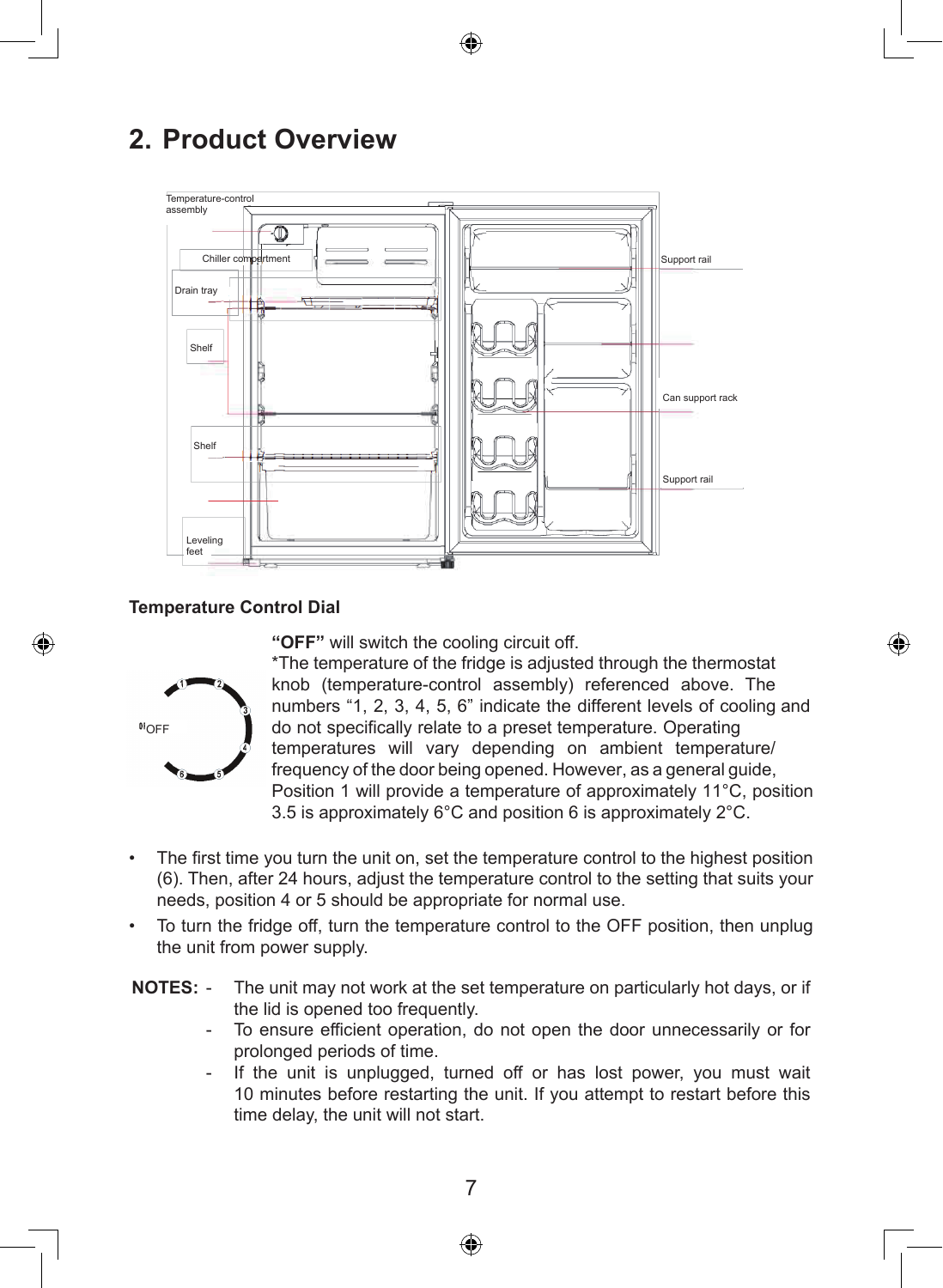# **3. Getting Started**

#### **3.1 Unpacking**

- **• Packaging materials:** This product has been packaged to protect it against transportation damage. Remove all packaging materials from around and inside the appliance and keep the original packaging carton and materials in a safe place. It will help prevent any damage if the product needs to be transported in the future, and you can use it to store the appliance when it is not in use. In the event that the carton is to be disposed of, please recycle all packaging materials where possible. Plastic wrapping can be a suffocation hazard for babies and young children, so ensure all packaging materials are out of their reach and disposed of safely.
- **• Parts:** Check to ensure you have all the parts pictured opposite.
- **• Power cord:** Unwind the power cord to its full length and inspect it for damage. Do not use the appliance if the appliance or its cord have been damaged or are not working properly. **In case of damage, contact our after sales support line for advice on examination, repair or return of the damaged product.**
- **• Read the manual:** Before installing your new fridge read all safety instructions, especially the sections on installation and electrical safety. Then follow the installation instructions below and on the next page.
- **• Clean:** Make sure the fridge is disconnected from the power supply before cleaning the interior surfaces and all internal accessories with lukewarm water, a soft cloth and a neutral/mild soap/detergent. This will remove any dust from transit and storage and help remove the typical smell of a brand new product. Then dry thoroughly. **Important:** Do not use harsh or abrasive detergents or powders as these will damage the finish.

#### **3.2 Installation**

#### **3.2.1 Location**

◈

Install the appliance in an area that meets the following requirements:

- **• Ambient temperature:** The ambient temperatures must correspond to the climate class (T) indicated on the rating plate of the appliance: 16°C - 43°C.
- **• Floor surface:** The floor must be sturdy, level and strong enough to support the unit when it is fully loaded.
- **• Areas to avoid:** Avoid areas where the appliance would be exposed to direct sunlight, sources of heat (stove, heater, radiator, etc.), extreme cold ambient temperatures or excessive moisture and high humidity. Installing it in the coolest area of the room will save energy consumption and running costs.

8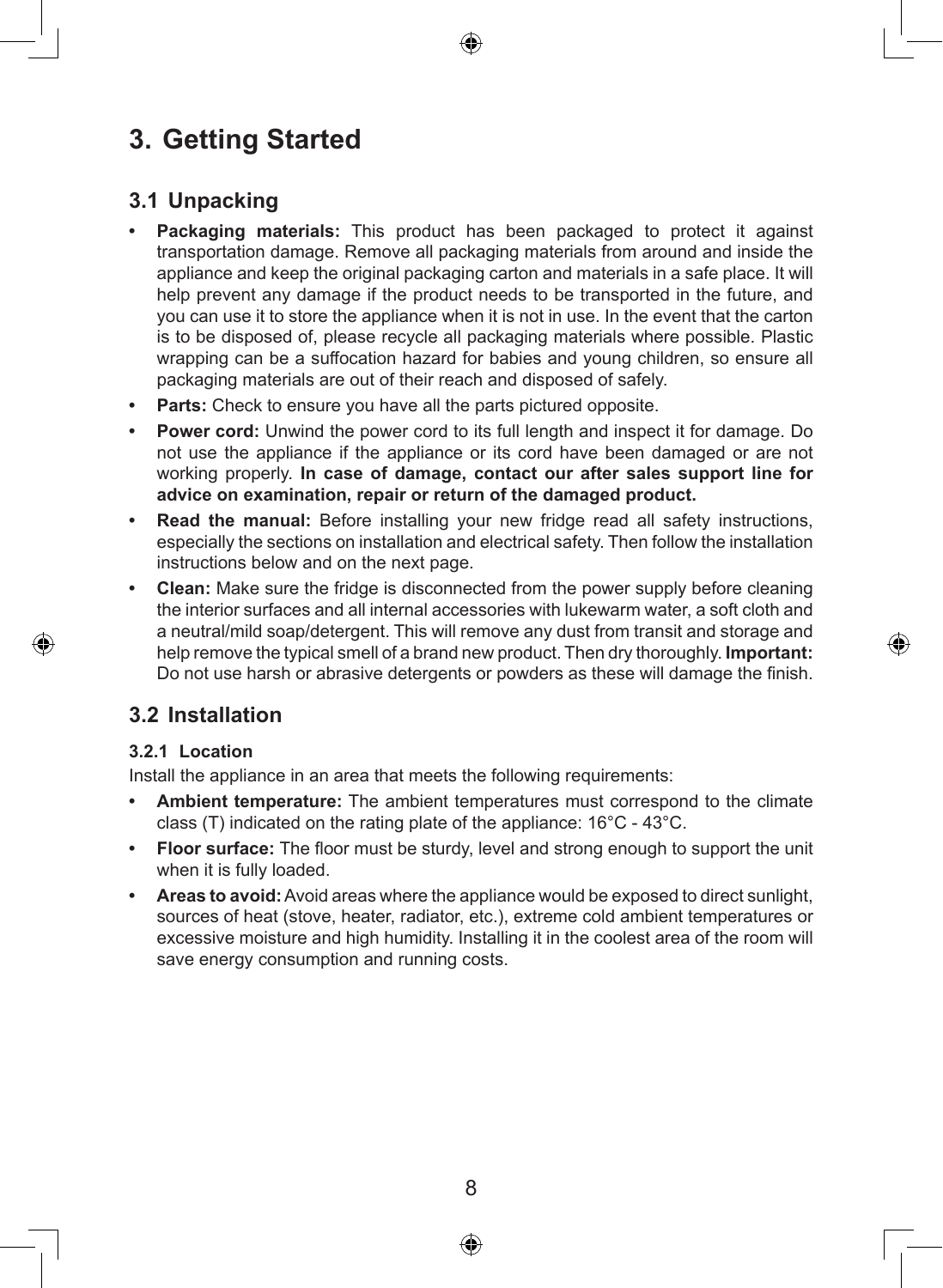#### **3.3 Reversing the Door Swing**

This bar fridge can be opened from either side to suit your individual installation requirements. If you want to open the door from the other side, follow the instructions below and on the following pages to reverse the door swing.

**Tools required:** Phillips head screwdriver, flatbladed screwdriver, hexagonal spanner (8mm) **Help required:** We recommend you ask another person to help you during assembly.

- WARNING! Ensure the fridge is empty and disconnected from power supply.
- Keep all parts you remove for reinstallation of the door on the other side.
- Tilt the appliance slightly towards the back and prop it up securely on something solid so that it will not slip during the door reversing process. Do not lay the unit flat as this may damage the coolant system.



1). Remove the upper hinge cover (plastic) by using a flat-blade screw driver to lever

it off. Remove the upper hinge screws and lift off the metal hinge. Remove the plastic screw hole caps from the other side (Fig 1), again using a flat-blade screw driver to lever.

- 2). The door can then be removed (lift off the lower hinge support). Unscrew the bottom hinge assembly and leveling feet. Assemble the bottom hinge assembly and leveling feet on the opposite side.
- 3). Place the door on the bottom hinge and assemble the upper hinge, upper hinge cover and the plastic screw hole caps successively.

#### **3.4 Adjustment of the Leveling Feet**

To adjust the height of the front of the refrigerator, use the adjustable leveling feet:

◈

- 1). Turn the feet clockwise to raise the front.
- 2). Turn the feet counterclockwise to lower the fridge.
- 3). Adjust both feet until the fridge is stable and level.





↔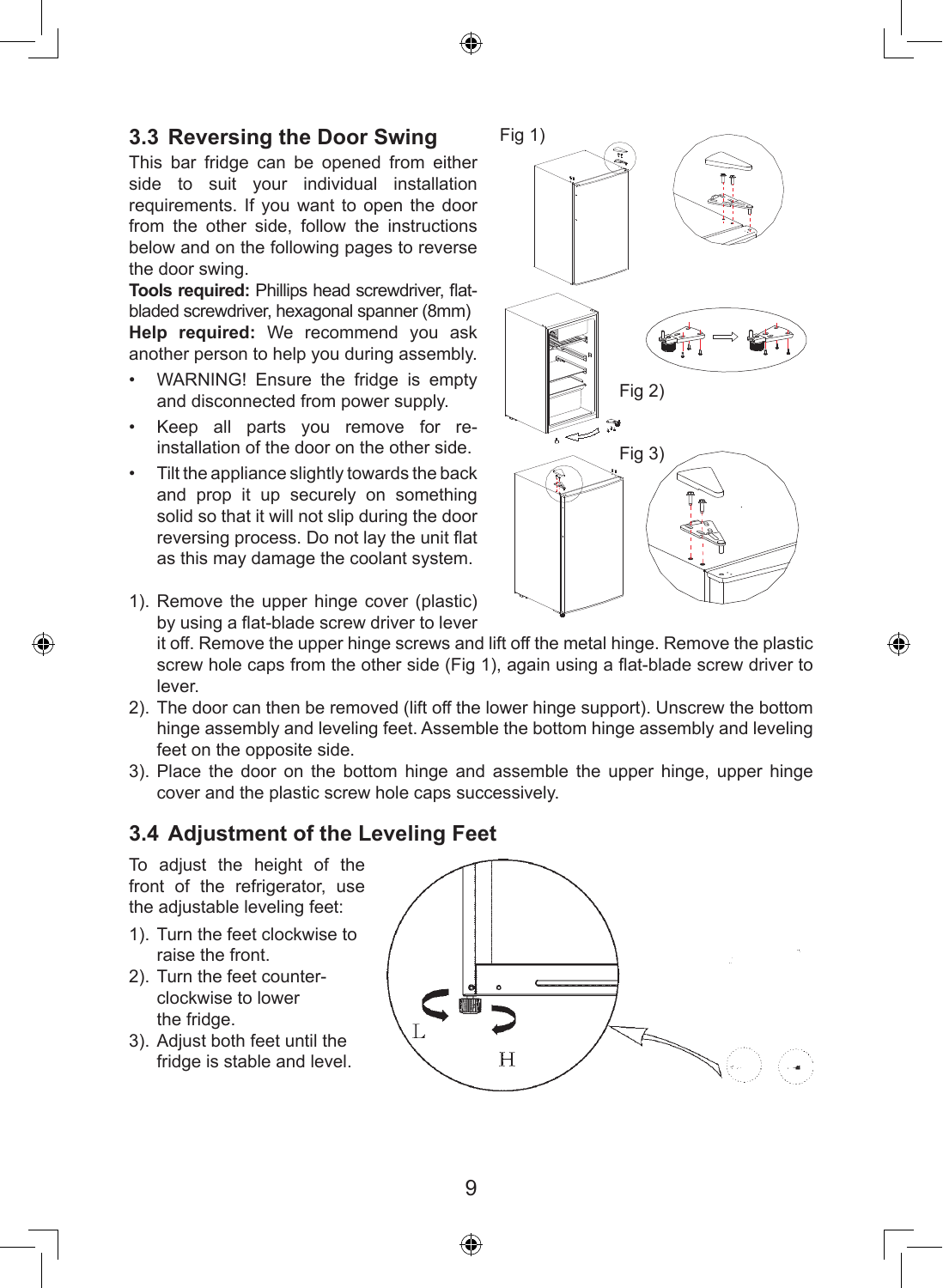# **4. Product Use**

#### **4.1 Space Requirements**

- **• Clearances:** Ensure that air can circulate freely around the back of the cabinet, which is necessary to cool the compressor and condenser. Allow at least 10cm clear space at the back and 5cm at the sides of the unit.
- **• Overhanging wall units:** Ideally, the appliance should not be positioned below overhanging wall units. However, if the appliance must be positioned below an overhanging wall unit, make sure to allow sufficient room so you can comfortably open the lid and access the contents.

#### **4.2 Electrical Connection**

- **• WARNING!** It must be possible to disconnect the appliance from the mains power supply; the plug must therefore be easily accessible after installation.
- **• Before plugging in your new fridge let it stand upright for at least 4 hours.** This will allow the refrigerant gases to settle into the compressor and reduce the possibility of a malfunction in the cooling system.
- **• When first starting up, and after a period out of use, allow the unit to cool down on the highest setting (position 6) for at least 2 hours before placing food in the fridge.**
- The appliance must be earthed. The plug of the power supply cord is equipped with a contact for this purpose. Do not under any circumstances cut or remove the third (earth) prong from the power cord. If the plug does not fit your outlet, consult a licensed electrician for advice to have the outlet changed.

◈

- Plug the unit into a dedicated, properly earthed wall outlet. Ensure that your outlet voltage and circuit frequency correspond to the voltage stated on the rating label.
- Secure the fridge's supply cord behind the unit. Do not leave it exposed or dangling to prevent injury and accidental disconnection from the power supply.
- Adjust the temperature control as described below.

#### **4.3 Going Away?**

◈

- **•• Short vacation:** Leave the fridge operating during vacations of less than a month.
- **• Long vacation:** If you are not going to use the fridge for longer periods, remove all food and unplug the power cord. Clean and dry the interior thoroughly. To prevent odor and mould growth, leave the lid open slightly, blocking it open, if necessary. (Restrict children's access to the room with the open fridge to avoid creating a child entrapment risk.)

#### **4.4 Moving the Fridge**

- Remove all food from inside the fridge, securely tape down the shelves and tape the door shut. Turn the leveling feet up to the base to avoid damage.
- Protect the outside of the unit with a blanket or similar soft material and make sure the fridge stays secure in the upright position during transportation.

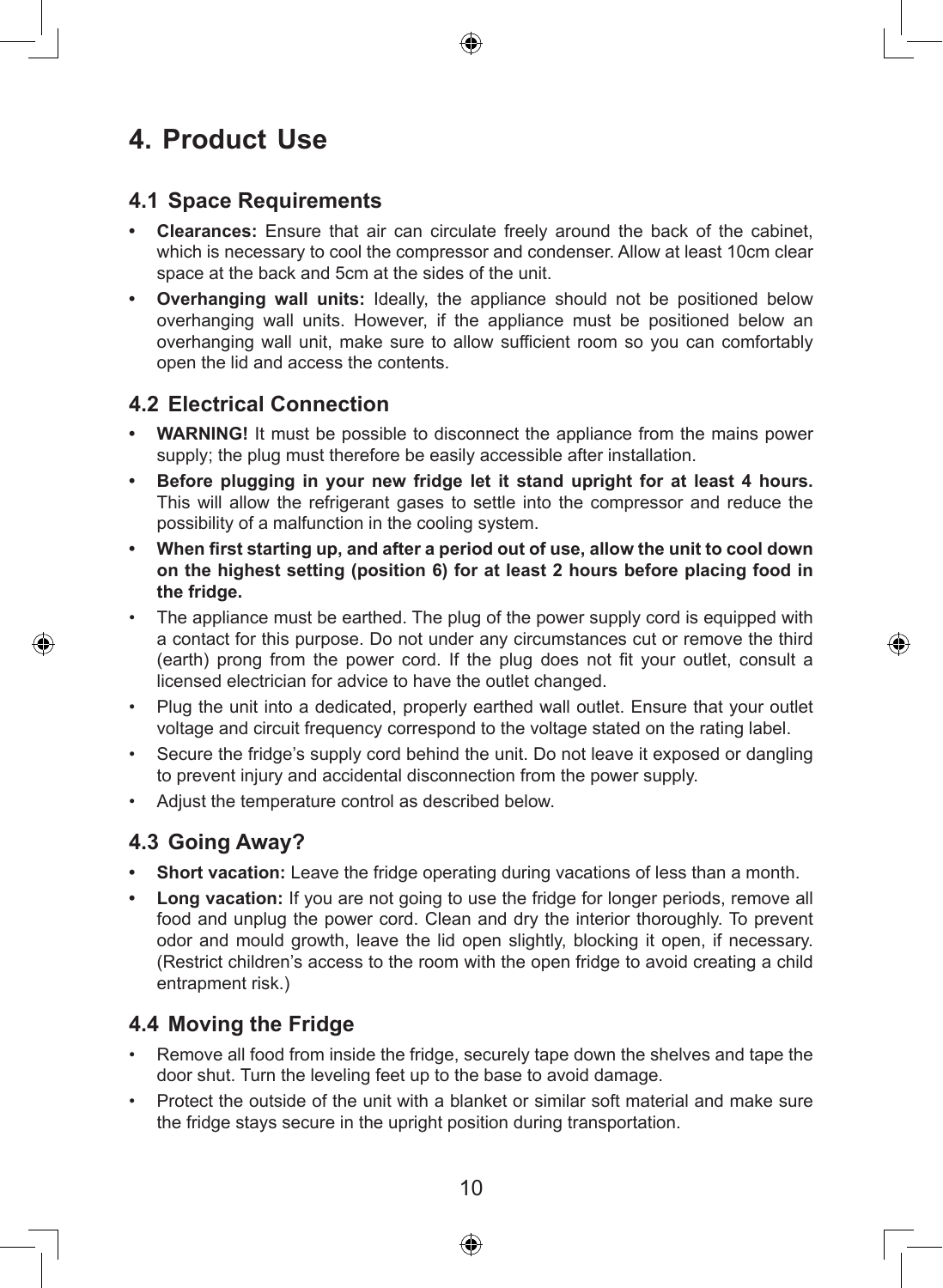#### **4.5 Fresh Food Storage**

- The refrigerator compartment is suitable for short-term storage of fresh food. The temperature inside varies depending on the amount of food stored and the frequency of door opening.
- In order to maintain good cooling efficiency and to save energy, we recommend you do not open the door for too long or too often. Do not overload the bar fridge, and keep enough space around items for cold air flow. Do not block ventilation openings.
- The glass shelves are adjustable to suit individual storage requirements.

#### **4.6 Chiller Compartment**

The chiller compartment is not a true freezer, but can be used for freezing small items such as ice cube trays and short term storage (3 - 4 days) of some frozen foods.

The temperature in this compartment does not get cold enough to freeze foods safely for long periods of time. It works best when the food is already frozen.

- Do not store bottled beverages in the chiller compartment as liquids may expand when frozen causing the bottle to break and potentially damage the appliance.
- The door of the chiller compartment is susceptible to breaking due to excessive ice build-up. This part is not covered under your warranty. Be sure to defrost when the ice reaches about 3 - 4mm in thickness.
- **• Drip tray**

◈

The drip tray is designed to catch melting ice during defrosting. It slides into the grooves underneath the chiller compartment. Empty any water out of the drip tray periodically. Then wash and dry it before placing it back.

⊕

#### **• Energy saving tips**

- Place the fridge in the coolest area of the room, away from heat-producing appliances and out of direct sunlight.
- Let hot foods cool to room temperature before placing them into the fridge. Overloading the fridge forces the compressor to run longer.
- Wrap foods properly and wipe containers dry before placing them in the fridge. This cuts down on frost build-up inside the fridge.
- Do not line any fridge storage bin with aluminum foil, wax paper or paper towels. Liners interfere with cold air circulation, reducing cooling efficiency.
- Position food so that air can circulate freely around it.
- Do not leave the fridge door open for longer than required.
- **• Power Failure**
- Most power failures are corrected within a few hours and should not affect the temperature inside your fridge, if you minimize the number of times the door is opened. However, if the power is going to be off for a longer period of time, you need to take proper steps to protect your food.



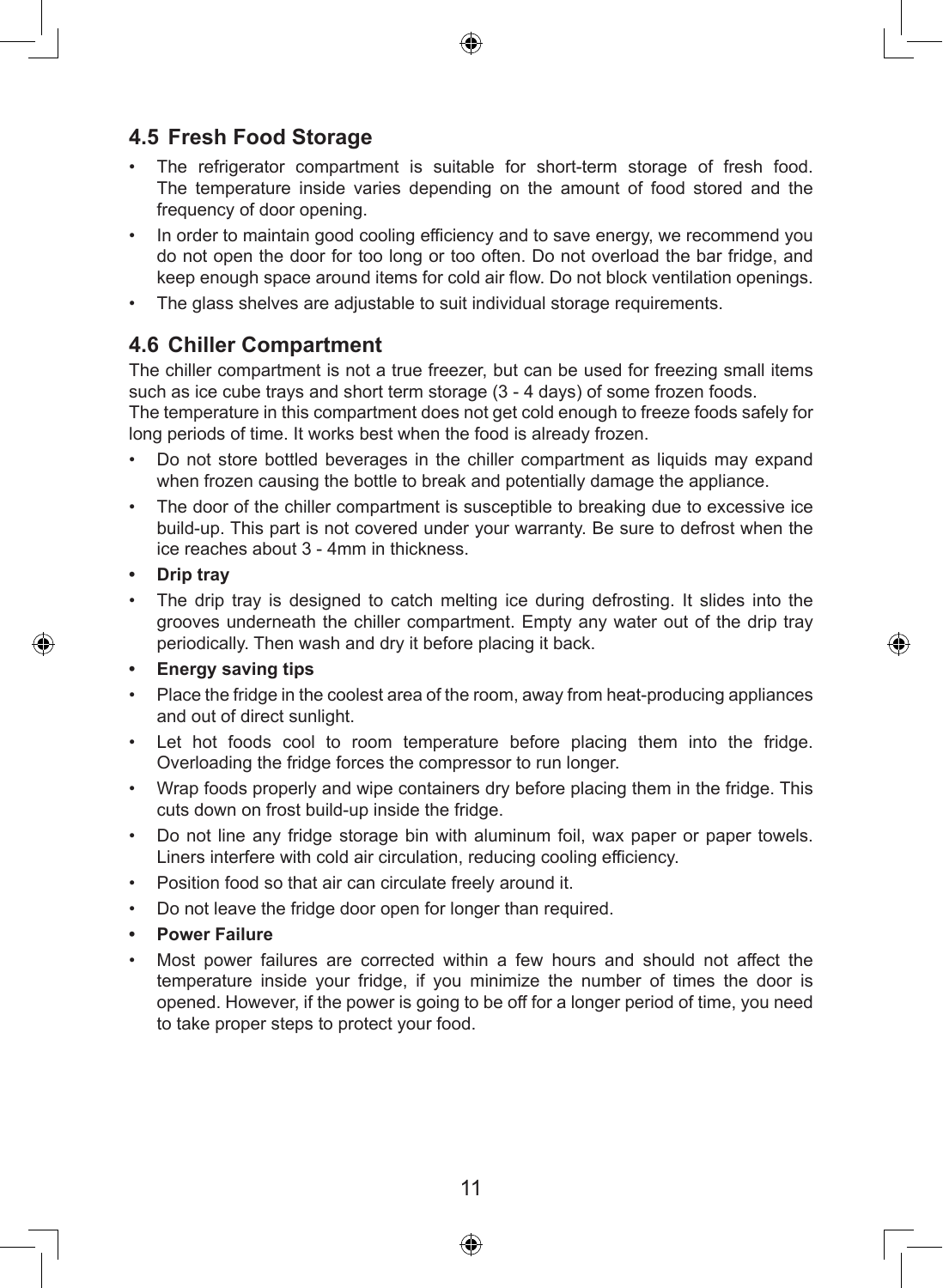

# **5. Troubleshooting**

If you experience a problem with your bar fridge, check in the following table for solutions to help you solve the problem. If after these checks you still have a problem with your fridge, contact our after sales support line for advice.

**CAUTION:** Before troubleshooting, disconnect the power supply. Any troubleshooting that is not mentioned in this manual may only be carried out by a qualified electrician or similarly qualified person.

| <b>Problem</b>                                                                                   | Possible cause                                                                                                                                                                                                                                                                                                                                                                                                                                                                                                                                                                                                                                                                                                            |
|--------------------------------------------------------------------------------------------------|---------------------------------------------------------------------------------------------------------------------------------------------------------------------------------------------------------------------------------------------------------------------------------------------------------------------------------------------------------------------------------------------------------------------------------------------------------------------------------------------------------------------------------------------------------------------------------------------------------------------------------------------------------------------------------------------------------------------------|
| The fridge does not work.                                                                        | It is not plugged in.<br>$\bullet$<br>The circuit breaker tripped or a blown fuse.<br>$\bullet$<br>The thermostat knob is set to the minimum position.<br>$\bullet$                                                                                                                                                                                                                                                                                                                                                                                                                                                                                                                                                       |
| The compressor turns on<br>and off frequently. Does that<br>indicate that there is<br>a problem? | The room temperature is hotter than normal.<br>$\bullet$<br>A large amount of food has been added to the fridge.<br>٠<br>The door is being opened too often.<br>٠<br>The door is not closed completely.<br>$\bullet$<br>The temperature control is not set correctly.<br>$\bullet$<br>The door gasket does not seal properly.<br>$\bullet$<br>The fridge does not have the correct clearances.<br>$\bullet$<br>Note: It is normal for the compressor to switch<br>on/off periodically this indicates that the set<br>temperature is being regulated.                                                                                                                                                                      |
| The temperature inside the<br>fridge is too warm.                                                | The temperature control is set too warm. Turn the<br>٠<br>control to a cooler setting and allow several hours<br>for the temperature to stabilize.<br>The door is kept open too long or is opened too<br>$\bullet$<br>frequently. Warm air enters the fridge every time<br>the door is opened.<br>The door is not closed completely.<br>$\bullet$<br>A large amount of warm or hot food might have<br>$\bullet$<br>been stored recently. Wait until the fridge has had<br>a chance to reach its selected temperature.<br>The fridge has recently been disconnected for a<br>$\bullet$<br>period of time. At least 2 hours are required for the<br>fridge to cool down with the thermostat set to the<br>highest position. |
| The fridge seems to make<br>too much noise.                                                      | The rattling noise may come from the flow of the<br>$\bullet$<br>refrigerant, which is normal.<br>As each cycle ends, you may hear gurgling<br>sounds caused by the flow of refrigerant.<br>Contraction and expansion of the inside walls may<br>cause popping and crackling noises.                                                                                                                                                                                                                                                                                                                                                                                                                                      |

⊕

⊕



 $\bigoplus$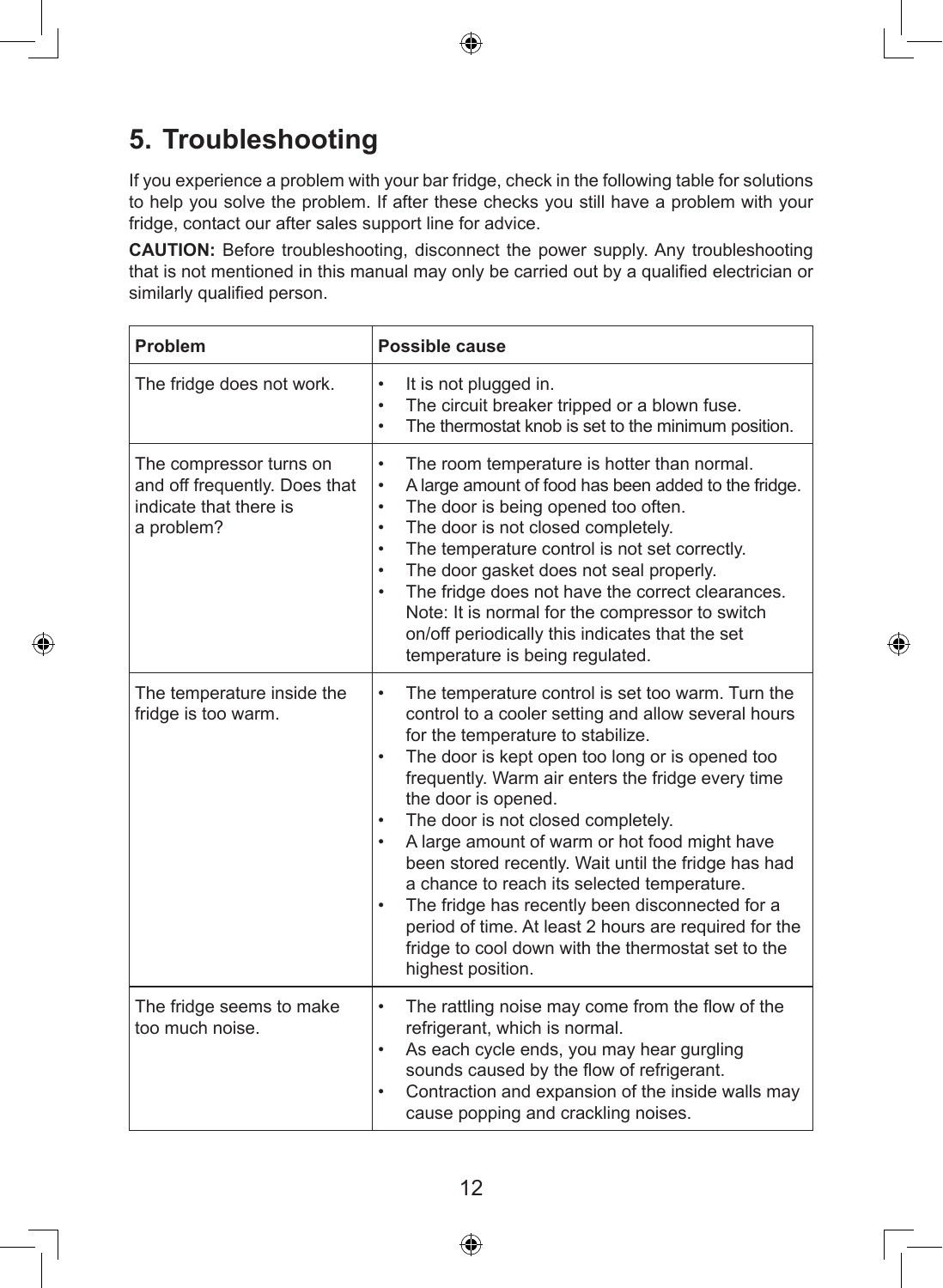| The door does not close<br>properly.                                             | The door was reversed and is not properly installed.<br>٠<br>The gasket is dirty or bent.<br>٠<br>The shelves, bins or baskets are out of position.                                                                                                             |
|----------------------------------------------------------------------------------|-----------------------------------------------------------------------------------------------------------------------------------------------------------------------------------------------------------------------------------------------------------------|
| The fridge door does<br>not open.                                                | The door has just been opened, leave it for a<br>few minutes to allow the air pressure to equalize<br>before trying again                                                                                                                                       |
| The external fridge surface<br>is warm.                                          | The exterior walls can be warm. This is normal<br>٠<br>while the compressor works to transfer heat from<br>inside the fridge cabinet.                                                                                                                           |
| There are vibrations; what<br>is causing them? How can I<br>stop the vibrations? | Check to ensure that the fridge is on a level surface.<br>$\bullet$<br>The floor is uneven or weak. The fridge rocks on<br>٠<br>the floor when it is moved slightly.<br>The fridge is touching the wall. Re-level the fridge<br>and move it away from the wall. |
| Moisture forms on the inside<br>or outside walls of the bar<br>fridge            | Hot and humid weather increases the internal rate<br>of frost build-up. This is normal.<br>Open the door less often and make sure it is<br>$\bullet$<br>always properly closed.                                                                                 |
| Excessive frost and ice has<br>built up.                                         | The fridge door has been left open.<br>٠<br>Something is preventing the door from closing.<br>$\bullet$<br>The door gasket is dirty or damaged.                                                                                                                 |

 $\bigoplus$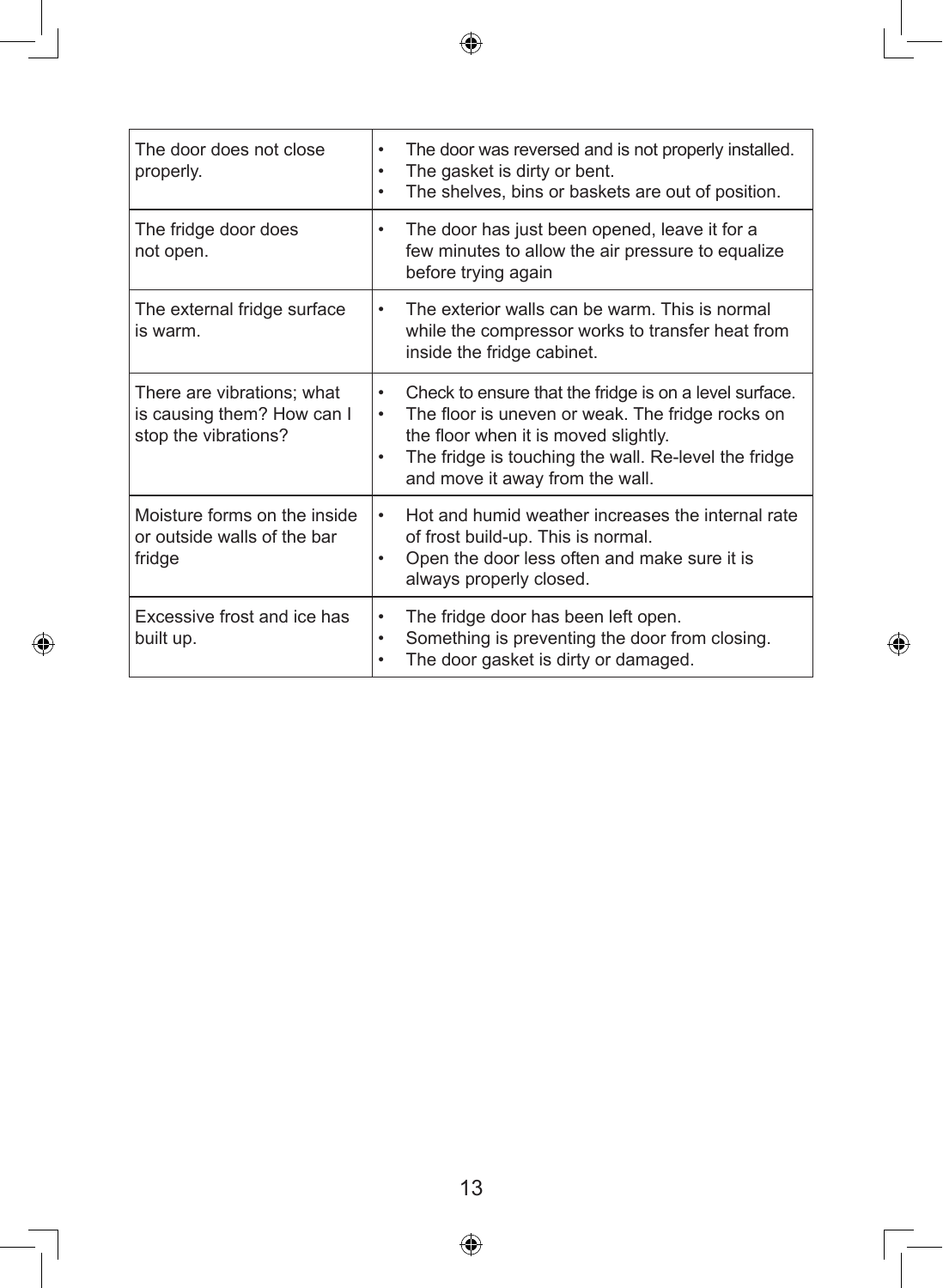# **6. Care and Cleaning**

#### **WARNING!**

**To reduce the risk of electric shock or injury, always switch off the appliance and disconnect it from the power supply before defrosting or cleaning it.**

#### **6.1 Defrosting the Bar Fridge**

- For efficient operation and minimum energy consumption, defrost the bar fridge compartment when the frost on the chiller compartment walls is building up; do not let frost build up to more than 3 - 4mm thickness. Then follow the simple steps below.
- Turn the temperature control to the minimum position, unplug the fridge and remove the food. (Keep any food temporarily in a fridge or cooler bag to keep defrosting to a minimum.)
- During the defrost cycle, the ice melts into the drip tray. To remove the water, either take out the drip tray and/or place a collection container under the tray, or use a sponge or towel to wipe the melting ice off the fridge floor.
- Defrosting usually takes a few hours. After defrosting, wipe the drip tray and chiller compartment dry. Place the drip tray back under the chiller compartment and return the thermostat dial to the desired position.
- To defrost quickly, remove all foods from the fridge and leave the door open. Place an old towel underneath the appliance to collect any spillage.

#### **WARNING!**

- **• Never use sharp or metallic tools to scrape off frost as it may damage the cooling system. To scrape ice off surfaces, use a plastic scraper.**
- **• Do not use boiling water to accelerate defrosting because it may damage any plastic parts.**

#### **6.2 Cleaning the Bar Fridge**

◈

- Turn the temperature control to the minimum position, unplug the bar fridge and remove the food, shelves and tray.
- Wash the inside surfaces and the interior accessories with a damp, warm cloth moistened in a water and baking soda solution (about 2 tablespoons of baking soda to 1 liter of water). Wring excess water out of the cloth before cleaning around the temperature control or any electrical parts. Rinse and wipe dry with a soft cloth.
- Clean the outside of the unit with a damp, well wrung out cloth. Keep the door gasket (seal) clean.
- After everything is dry, place the appliance back into service.

#### **WARNING!**

- Never clean the unit with an abrasive, acid, oil or solvent based cleaning agent, or with abrasive pads or scourers. Never use flammable fluids or sprays for cleaning as the fumes from these substances can create a fire hazard or explosion.
- Never clean the appliance with a steam cleaner. Moisture could accumulate in the electrical components, danger of electric shock! Hot vapors can lead to the damage of plastic parts.
- The appliance must be completely dry before it is placed back into service.

 $14$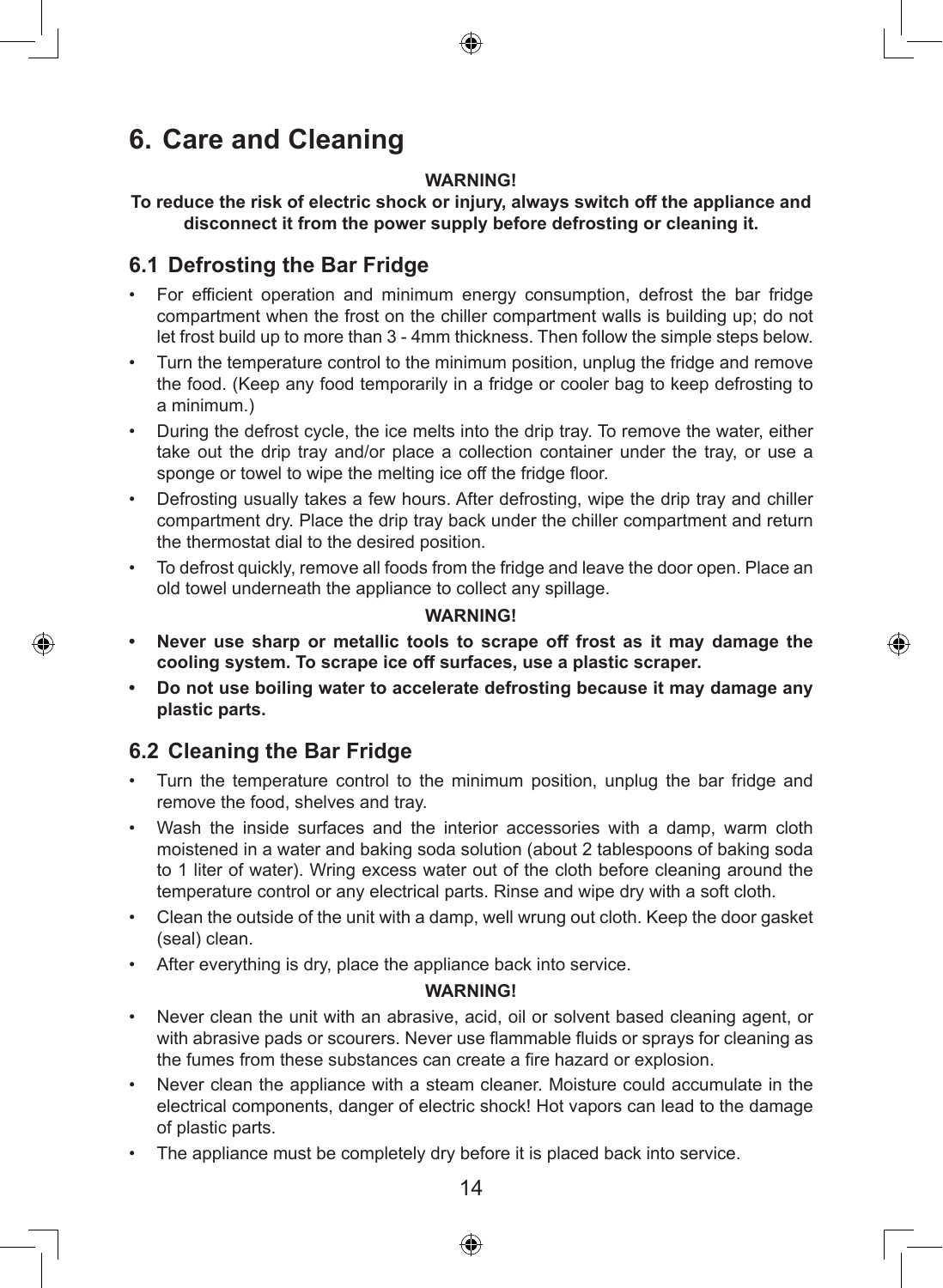# **7. Technical Data**

| Rated voltage            | 220 - 240VAC                                                                             |
|--------------------------|------------------------------------------------------------------------------------------|
| Rated frequency          | $50$ Hz                                                                                  |
| Rated current            | 0.8A                                                                                     |
| Climate class            | Т                                                                                        |
| Dimensions (mm)          | 860 (H) x 501 (W) x 540 (D)                                                              |
| Capacity                 | 129L gross volume<br>Note: Volume can be subject to manufacturing tolerance<br>within 3% |
| Refrigerant              | R600a, 22g                                                                               |
| Insulation blowing agent | Cyclopentane                                                                             |
| Net weight               | 24.5kg                                                                                   |

## **8. Notice**

◈

#### **8.1 Compliance**

This appliance has been fully tested and meets all requirements as set out by standards AS/NZS 60335.1 and AS/NZS 60335.2.24.

↔

#### **8.2 Responsible Disposal**

- At the end of its working life, do not throw this appliance out with your household rubbish. Electrical and electronic products contain substances that can have a detrimental effect on the environment and human health if disposed of inappropriately. Observe any local regulations regarding the disposal of electrical consumer goods and dispose of it appropriately for recycling and recovery of the refrigerant and blowing agent. Contact your municipal authorities for advice on recycling facilities in your area.
- This refrigeration appliance contains flammable refrigerants and insulation blowing gases, which must be removed before disposal. Contact your municipal authorities for any codes or regulations concerning the disposal of such materials.
- **• DANGER! Risk of child entrapment:** When discarding the fridge, make sure to take off the lid so that children cannot easily climb in and get trapped inside.

15

↔